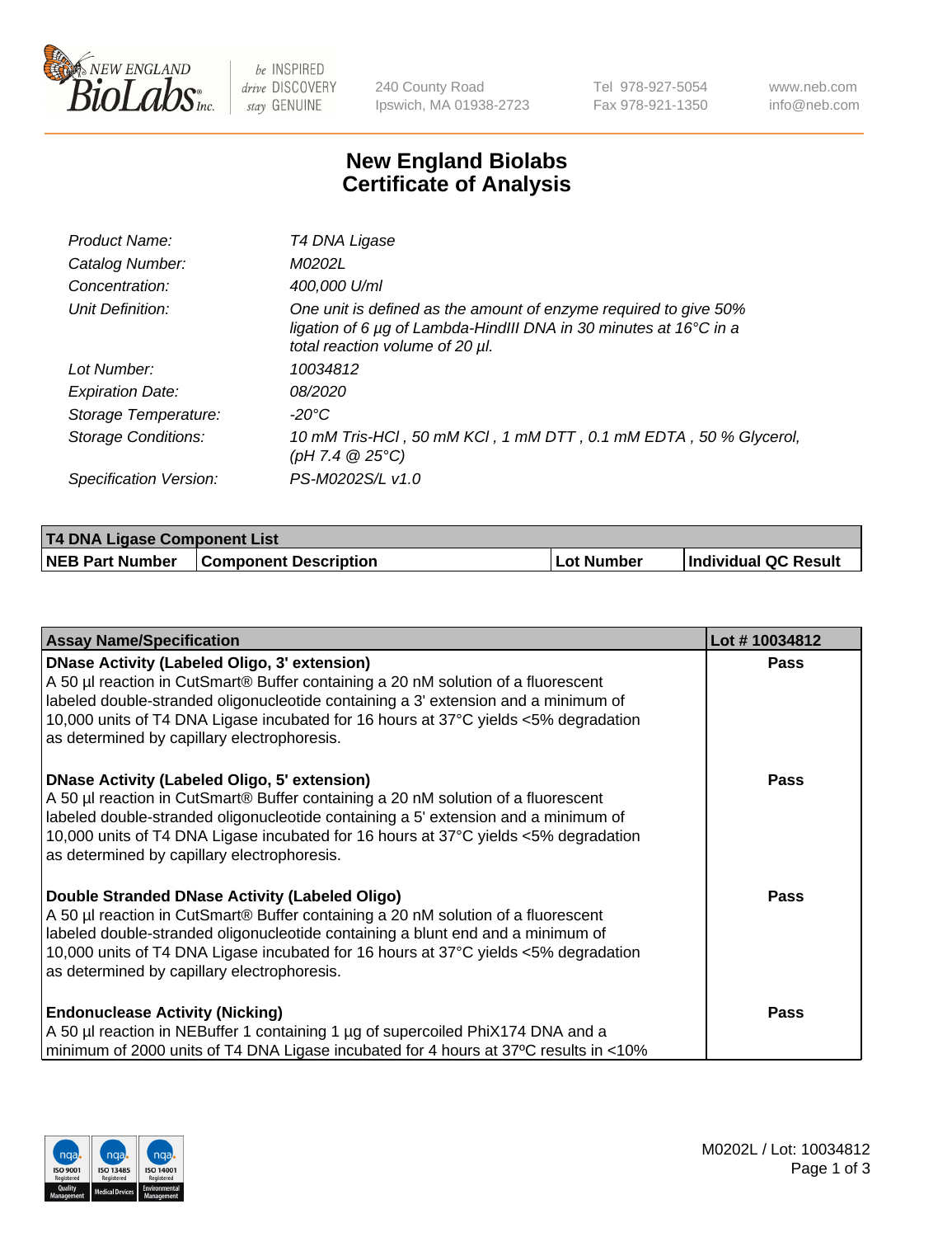

be INSPIRED drive DISCOVERY stay GENUINE

240 County Road Ipswich, MA 01938-2723 Tel 978-927-5054 Fax 978-921-1350

www.neb.com info@neb.com

| <b>Assay Name/Specification</b>                                                                                                                                                                                                                                                                                                                                                                                    | Lot #10034812 |
|--------------------------------------------------------------------------------------------------------------------------------------------------------------------------------------------------------------------------------------------------------------------------------------------------------------------------------------------------------------------------------------------------------------------|---------------|
| conversion to the nicked form as determined by agarose gel electrophoresis.                                                                                                                                                                                                                                                                                                                                        |               |
| <b>Exonuclease Activity (Radioactivity Release)</b><br>A 50 µl reaction in NEBuffer 1 containing 1 µg of a mixture of single and<br>double-stranded [3H] E. coli DNA and a minimum of 2000 units of T4 DNA Ligase<br>incubated for 4 hours at 37°C releases <0.1% of the total radioactivity.                                                                                                                      | <b>Pass</b>   |
| <b>Ligation and Recutting (Terminal Integrity, Digested DNA)</b><br>A 20 µl reaction in 1X T4 DNA Ligase Reaction Buffer containing 2 µg of Lambda<br>DNA-HindIII Digest and a minimum of 4000 units of T4 DNA Ligase incubated for 16<br>hours at 37°C results in >95% ligation of the DNA fragments as determined by agarose<br>gel electrophoresis. Of these ligated fragments, >95% can be recut with HindIII. | Pass          |
| <b>Non-Specific DNase Activity (16 Hour)</b><br>A 50 µl reaction in NEBuffer 1 containing 1 µg of CIP-treated Lambda-HindIII DNA and<br>a minimum of 2000 units of T4 DNA Ligase incubated for 16 hours at 37°C results in a<br>DNA pattern free of detectable nuclease degradation as determined by agarose gel<br>electrophoresis.                                                                               | <b>Pass</b>   |
| <b>Protein Concentration (A280)</b><br>The concentration of T4 DNA Ligase is 0.4 mg/ml +/- 10% as determined by UV<br>absorption at 280 nm. Protein concentration is determined by the Pace method using<br>the extinction coefficient of 57,675 and molecular weight of 55,292 daltons for T4<br>DNA Ligase (Pace, C.N. et al. (1995) Protein Sci., 4, 2411-2423).                                                | <b>Pass</b>   |
| <b>Protein Purity Assay (SDS-PAGE)</b><br>T4 DNA Ligase is ≥ 95% pure as determined by SDS-PAGE analysis using Coomassie Blue<br>detection.                                                                                                                                                                                                                                                                        | <b>Pass</b>   |
| qPCR DNA Contamination (E. coli Genomic)<br>A minimum of 2000 units of T4 DNA Ligase is screened for the presence of E. coli<br>genomic DNA using SYBR® Green qPCR with primers specific for the E. coli 16S rRNA<br>locus. Results are quantified using a standard curve generated from purified E. coli<br>genomic DNA. The measured level of E. coli genomic DNA contamination is ≤ 1 E. coli<br>genome.        | <b>Pass</b>   |
| <b>RNase Activity (Extended Digestion)</b><br>A 10 µl reaction in NEBuffer 4 containing 40 ng of a 300 base single-stranded RNA<br>and a minimum of 1 µl of T4 DNA Ligase is incubated at 37°C. After incubation for 16<br>hours, >90% of the substrate RNA remains intact as determined by gel electrophoresis<br>using fluorescent detection.                                                                    | <b>Pass</b>   |